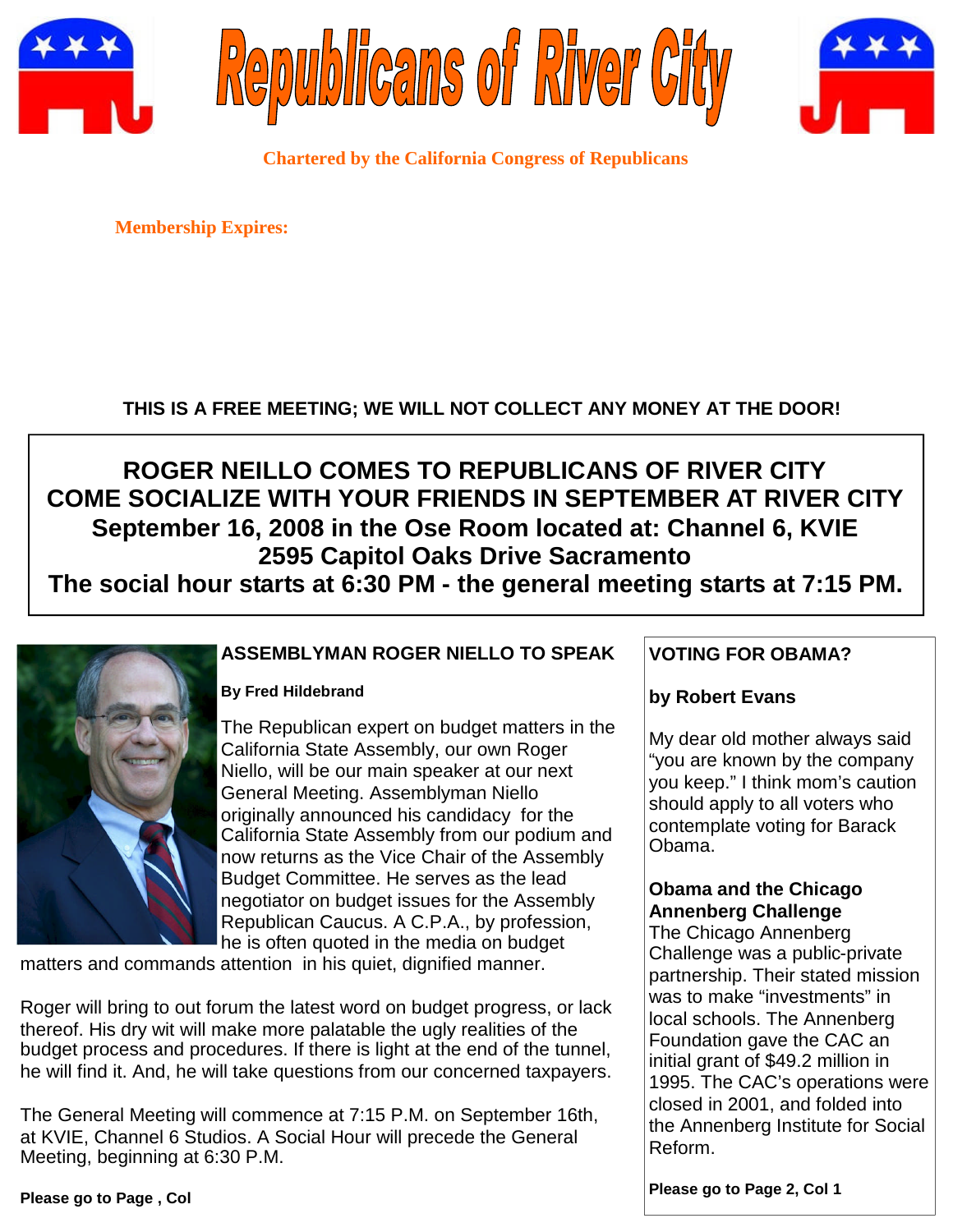### **VOTING FOR OBAMA? (Cont.) Page 2** rates of achievement gain,

The CAC's grant application was written in 1993 by William Ayers. Ayers and his wife Bernardine Dohrn were leaders of the Weather Underground, a violent 1960s radical organization that placed bombs at a number of government institutions. Ayers and Dohrn were members of the five-member central committee of the Weathermen in the late 1960s and early 1970s.

The CAC had it's roots in a 1987 strike by Chicago teachers. Ayers was a leader of a group called the Alliance for Better Chicago Schools, or ABCs. ABCs was a coalition of various groups. One of these groups was named the Developing Communities Project, headed by Barack Obama.

The CAC board was chaired from 1995 to 2000 by Barack Obama. The role of the board was to decide on which grant applications were funded.

The CAC funneled millions of dollars into various groups, including \$175,000 to the Small Schools Workshop. The SSW was established in the early 1990s by Ayers, who hired Mike Klonsky. In the 1970s Klonsky headed the Communist Party (Marxist-Leninist) and was one of the first westerners allowed to visit the People's Republic of China. Klonsky is now described as a leader of the "New Communist Movement."

Quantitative assessment of the CAC's effectiveness show it had no impact on school improvement and student outcomes. Reports show no statistically significant differences between Annenberg and non-Annenberg schools in

classroom behavior, student selfefficacy, and social competence.

Oddly, Obama, when asked by George Stephanopolous to explain his affiliation with Ayers, said "This is a guy who lives in my neighborhood, who's a professor of English in Chicago who I know and who I have not received some official endorsement from. He's not somebody who I exchange ideas from on a regular basis."

Yet, Ayers and his wife Dohrn hosted an instrumental 1995 "meet-and-greet" political meeting for Obama in their home. This meeting has also been called a fundraising event. Chicagoan Maria Warren wrote in 2005 on her Musings & Migraines blog: "When I first met Barack Obama, he was giving a standard, innocuous little talk in the living room of … Bill Ayers and Bernardine Dohrn. They were launching him - introducing him to the Hyde Park community as the best thing since sliced bread."

In addition, Obama and Ayers served together on the board of the Woods Fund of Chicago. Obama joined the nine-member board in 1993, and attended the quarterly meetings together with Ayers in the years up to 2002, when Obama left the board. Ayers and Obama also appeared together on academic panel discussions, including a 1997 University of Chicago discussion on juvenile justice (where according to the University press release, "Ayers will be joined by Illinois State Sen. Barack Obama, Senior Lecturer in the University of Chicago Law School, who is working to block proposed legislation that would throw more juvenile offenders into the adult system."). They again appeared

in 2002 at an academic panel cosponsored by the Chicago Public Library. One panel discussion in which they both appeared was organized by Obama's wife, Michelle.

### **Woods Fund of Chicago**

The fund describes itself as "a grant making foundation whose goal is to increase opportunities for less advantaged people and communities in the metropolitan area, including the opportunity to shape decisions affecting them." The Woods Fund has given sizable grants to, among others, the Association of Community Organizations for Reform Now (ACORN), the successor to the radical 1960's organization called National Welfare Rights Organization. ACORN is noted for running Democrat voter registration drives in urban neighborhoods.

## **ONTHISDATEINSEPTEMBER**

September 2, 1910 - Republican Mayor George Alexander, Mayor of Los Angeles, makes Alice Wells the first woman police officer in America.

September 3, 1868 - Twenty-five African-Americans in the Georgia legislature, all Republicans, are expelled by the Democrat majority.

September 12, 1868 - Civil rights activist Tunis Campbell and all other African-Americans in the Georgia Senate, every one a Republican, are expelled by the Democrat majority.

September 22, 1862 - President Abraham Lincoln issues the Emancipation Proclamation.

September 24, 1957 - Under withering criticism from Democrats John Kennedy and Lyndon Johnson, President Dwight Eisenhower deploys U. S. troops to Little Rock to force Democrat Governor Orval Faubus to integrate public schools.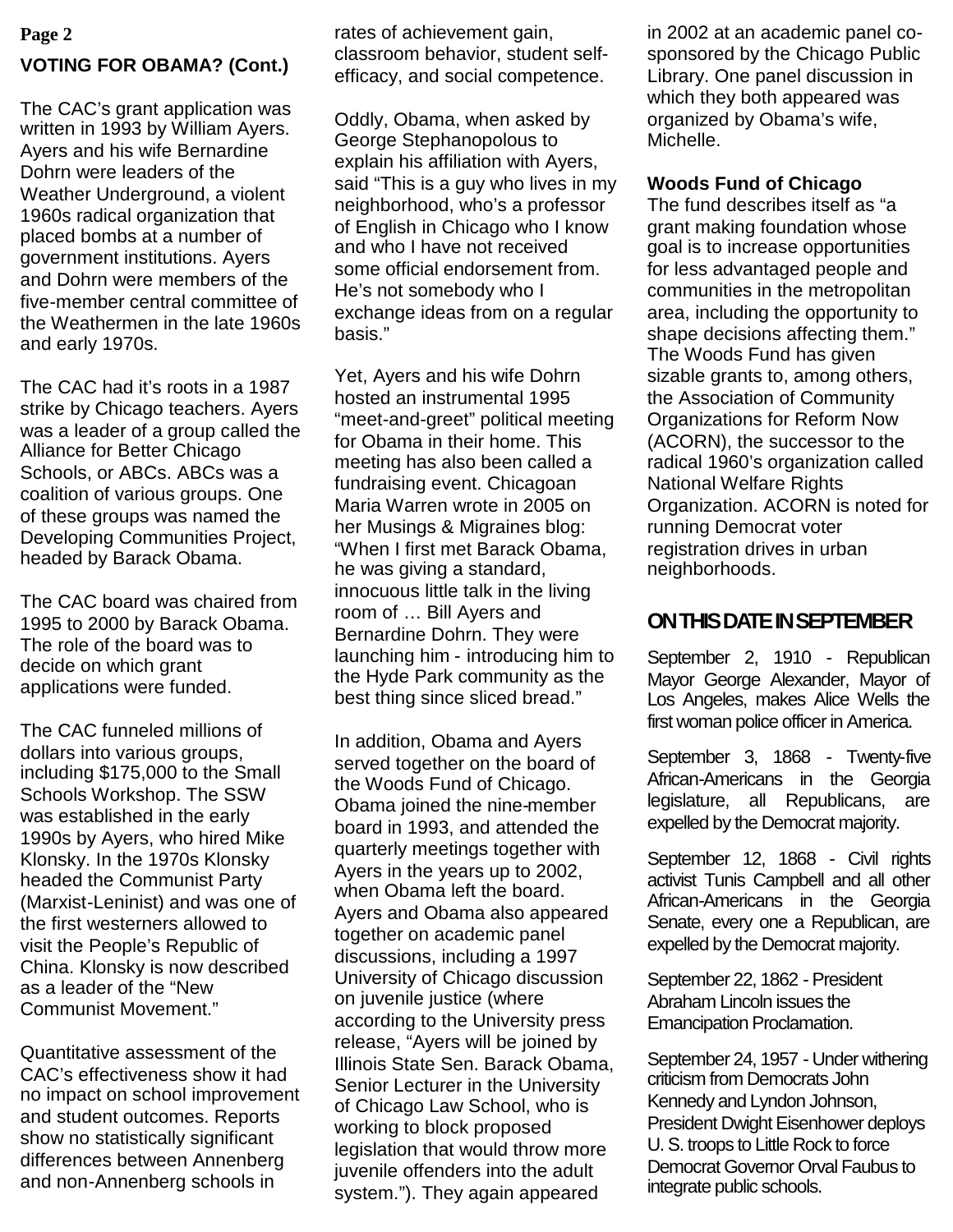# **Page 3 IN MY OPINION:**

#### **by Chris Angle**



**Sarah Palin**

A couple of weeks ago, John McCain chose Sarah Palin as his running mate and shocked the political world. While the reaction of the GOP has been ecstatic and excited, whether she ultimately helps or hurts McCain remains to be seen. While many may feel that the media has pounced unfairly on the question of her inexperience, it is actually a legitimate question. The fact that the same media has brushed aside questions regarding Obama's lack of experience does not make the ones about Palin's inexperience any less valid. Given McCain's age and the strain that the Presidency puts on the individual, the voters must face the real possibility that he may not live through two terms. That makes his choice of V.P. extraordinarily important, and voters need to at least consider whether she is, or ever will be, up to the job or not.

Some political pundits have also rightly pointed out that picking Palin is a risky move for McCain. Questions regarding her readiness to serve could cast doubts on McCain's judgment as well as blunt one his most effective attacks against Obama, namely that Obama's lack of

experience disqualifies him for the White House. However, given the state of the Republican brand in this election cycle, McCain needs to take some risks if he is to win. By announcing that he was picking an unknown woman for his running mate right after the Democrat convention, he wiped the aftermath of the convention off the front pages and got the news media focused on his campaign. In addition, by picking a woman as his running mate, he ensured that the Obama/Biden ticket was not the only historic ticket on the ballot.

Whether or not Palin is enough to tip the election to McCain, there is little doubt that she will be good for the long-term health of the Republican Party. Her choice as V.P. will help to counteract some of perception that exists that the Republican Party does not take women seriously. A choice such as this could help Republican's narrow the gap between themselves and the Democrats where women are concerned. In addition, the choice of Sarah Palin shows prominently someone who took on the GOP power structure and won. This will help to show voters that the Republicans have not been so captured by entrenched special interests that anyone who challenges those interests gets run out of the Party. Contrast this with the treatment that Joe Lieberman received from the Democrats when he bucked their orthodoxy on Iraq and was subsequently effectively run out of the Party. If the Republicans are serious about retaking Congress and becoming the permanent majority Party that they deserve to be, then they need to return to their Reagan, western-libertarian, fiscally responsible roots. Giving someone like Sarah Palin national exposure is a good start.

#### **HISTORY LESSON** Who said it?

"We're going to take things away from you on behalf of the common good."

- A. Karl Marx
- B. Adolph Hitler
- C. Joseph Stalin
- D. None of the above

"It's time for a new beginning, for an end to government of the few, by the few, and for the few...... And to replace it with shared responsibility for shared prosperity."

- A. Lenin
- B. Mussolini
- C. Idi Amin Dada
- D. None of the Above

"(We) ...can't just let business as usual go on, and that means something has to be taken away from some people."

- A. Nikita Khrushchev
- B. Josef Goebbels
- C. Boris Yeltsin
- D. None of the above

"We have to build a political consensus and that requires people to give up a little bit of their own ... in order to create this common ground."

- A. Mao Tse-Tung
- B. Hugo Chavez
- C. Kim Jong Il
- D. None of the above

"I certainly think the free-market has failed."

- A. Karl Marx
- B. Lenin
- C. Molotov
- D. None of the above

All statements were made by Hillary Clinton in 2004.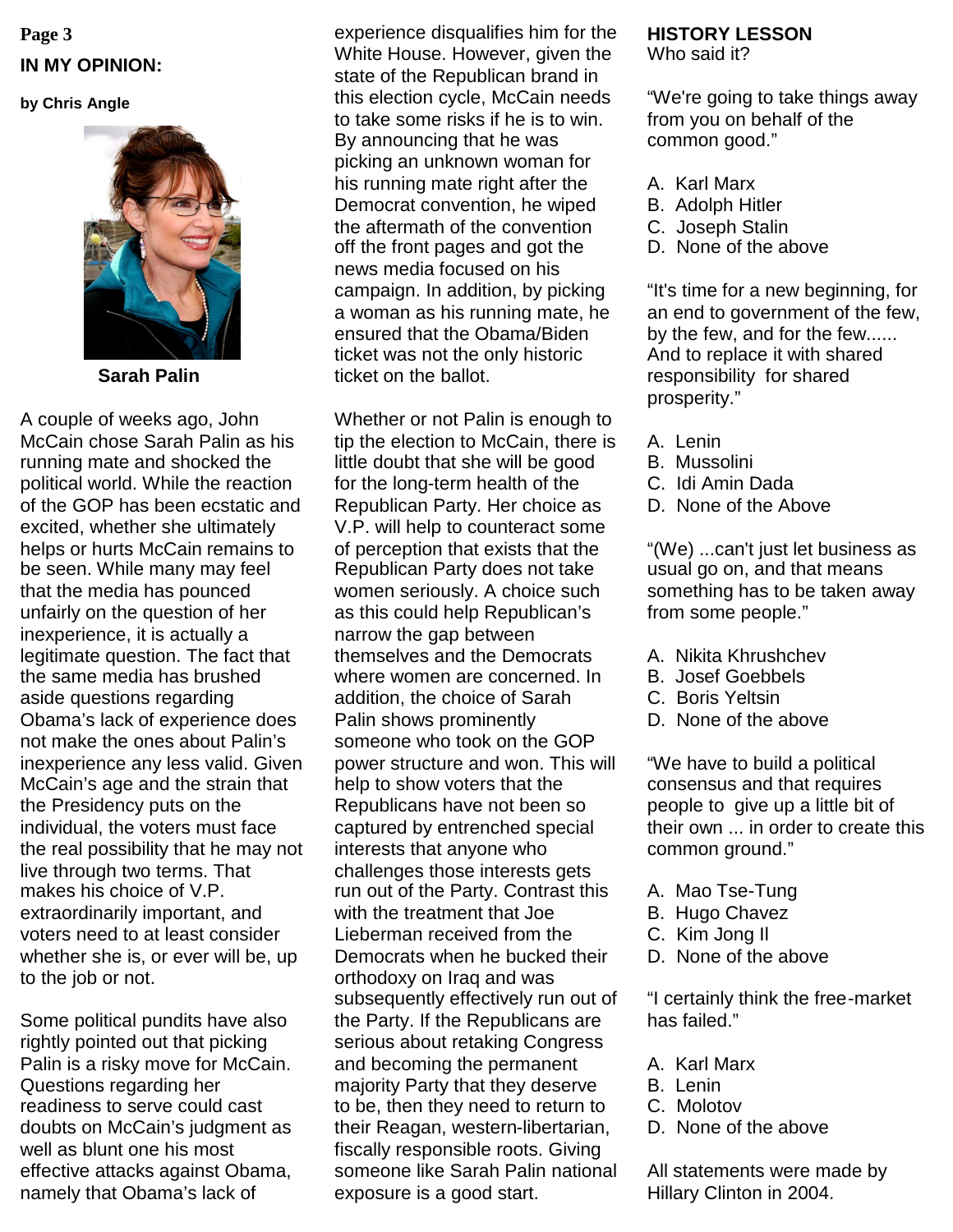### **Page 4 ASSEMBLYMAN ROGER NIELLO TO SPEAK (Cont.)**

Born in San Francisco, Assemblyman Roger Niello has lived in Sacramento nearly all of his life. After graduating from Sacramento's Encina High School, Roger attended the University of California at Berkeley for his undergraduate studies, then completed his graduate studies at the University of California at Los Angeles.

Roger worked as a Certified Public accountant until he joined his family's business at Niello Auto Group in 1974 and spent the next 25 years running retail automobile dealerships with his family partners.

In 1995, Roger served as the President of the Sacramento Metropolitan Chamber of Commerce, and was a member of the Capital Area Political Action Committee. As a member of the community, he was an active volunteer.

Roger was elected to the Sacramento County Board of Supervisors in a special election in February of 1999. As a member of the Board of Supervisors, he served Sacramento County on numerous boards and commissions.

In 2004, Roger was elected to the California State Assembly and was immediately appointed Vice Chair of the Assembly Banking and Finance Committee and also served in positions on the Assembly Budget, and Transportation Committees. In addition, he served for a brief time on the Assembly Public Employees, Retirement and Social Security Committee and the Joint Legislative Audit Committee.

In November 2006, Roger was elected to a second term in the State Assembly, receiving over 61% of the vote. During

his second term, he was named the Vice Chair of the Assembly Budget Committee, serving as the lead negotiator on budget issues for the Assembly Republican Caucus.

Assemblyman Niello also currently serves on the Assembly Elections committee in addition to the Joint Committee on Emergency Services and Homeland Security and the Select Committee on Foster Care.

Among Assemblyman Niello's legislative accomplishments include legislation to allow individuals to remove racially charged language from a homeowner's CC&Rs, a measure to assist local governments in cracking down on illegal dumping, and a bill to ban the unscrupulous practice of "tripledipping" by county retired annuitants who are collecting unemployment in addition to retirement pension benefits.

He has also introduced legislation to bring about innovative reforms to our method of contracting public infrastructure, as well as measures intended to alleviate the burden of unfunded mandates the state places on local government.

Assemblyman Niello represents the 5th district in the California State Assembly, which includes the Sacramento County communities of Arden Arcade, Carmichael, the City of Citrus Heights, Fair Oaks, the City of Folsom, North Highlands, McClellan Park, Orangevale, Natomas, Sacramento and the Placer County community of Granite Bay.

Roger and his wife Mary reside in Fair Oaks. They have five adult children and one grandchild.



### **Republicans of River City Board of Directors:**

Carl Burton, President Marian Higdon, Director 1st Vice President Fred Hildebrand, Director Betty Axup, 2nd Vice President Mary Pearson, Director William Chan, Membership Secretary Al Rogel, Director Robert Evans, Treasurer **John Signorotti, Director** Paul Green, Past President Barbara Sullivan, Director George Bradshaw, Director Cambria King, Director Richard Eigenheer, Director Florin Ciuriuc, Associate Director Ed Gorre, Director **Marko Mlikotin, Associate Director** 

### **DID YOU KNOW**

Did you know you can now pay your River City dues on line?



It's easy. Just point your computer browser to REPUBLICANS OF RIVER CITY, click on JOIN, and fill out the form. Then click on the SUBMIT button and fill in the credit card information.



Volume 2008, Issue 9 P. O. Box 1776 Carmichael, CA 95609-1776

Editor: Robert Evans Telephone 359-5741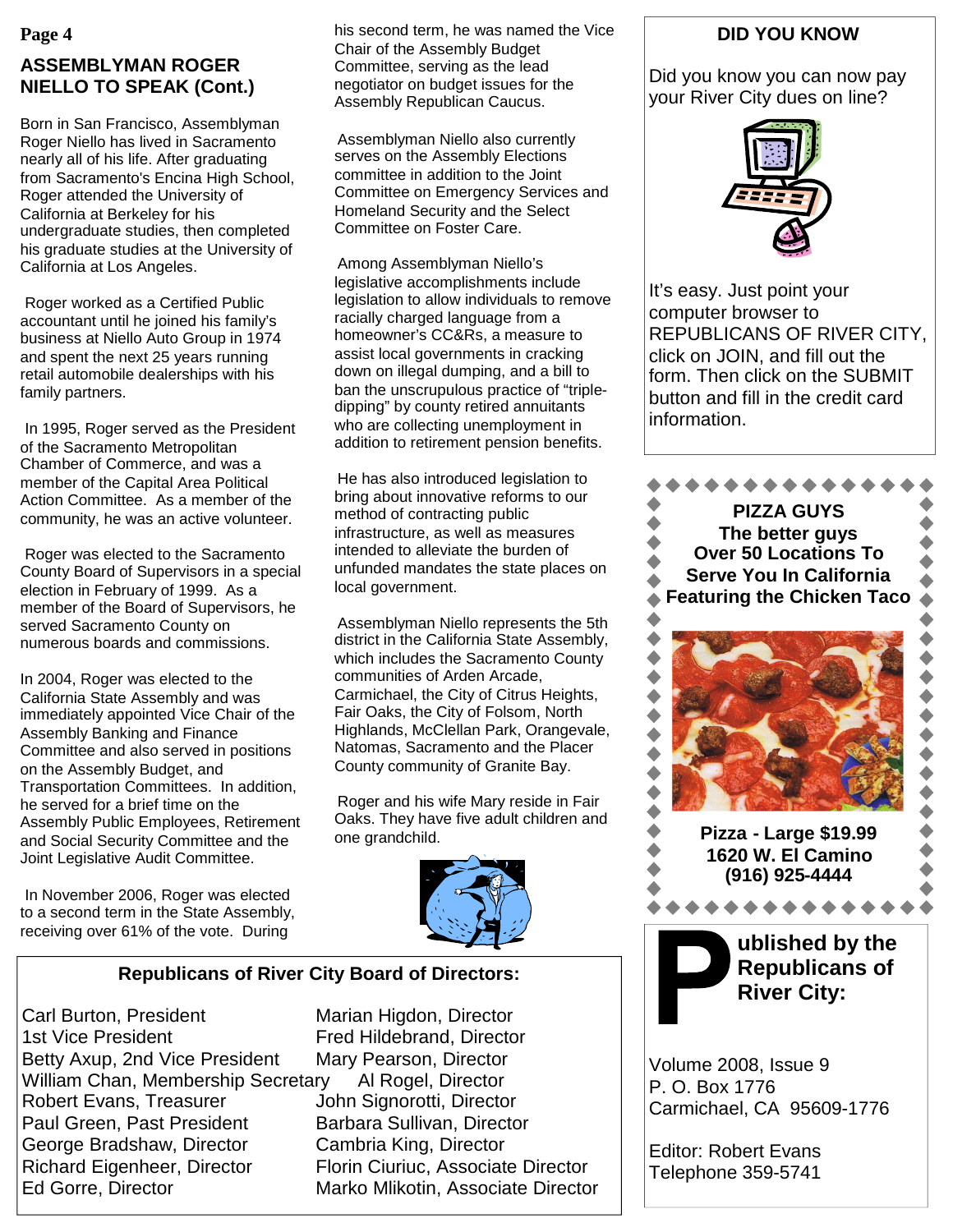### **THE GOVERNOR'S CORNER**



Arnold schwarzenegger 09/11/2008

### **September 11, 2008, as "Patriot Day"**

PROCLAMATION by the Governor of the State of California

On September 11, 2001, our nation faced evil and demonstrated the unflinching resolve of our people. Despite the senseless loss of innocent lives and the horror witnessed by people around the world, we can now look at September 11 and see something more than pain: strength, heroism and unity.

We will never forget the brave friends and loved ones who perished that day, nor the amazing acts of selflessness. Courageous first responders risked and gave their lives to protect others. Incredible men and women did everything from thwarting hijackers to gathering aid for victims and their families. And countless individuals enlisted in the armed forces to keep our homeland safe. Ultimately, the plot of the terrorists failed; Americans chose to rebuild and not to live in fear.

Today gives us the opportunity to remember those who passed away and honor those who continue to stand strong in the face of terror. By celebrating the deep patriotism and compassion that Americans felt on that day of infamy, may we always remember September 11 as a day of courage.

**NOW, THEREFORE, I, ARNOLD SCHWARZENEGGER**, Governor of the State of California, do hereby proclaim September 11, 2008, as "Patriot Day."



**IN WITNESS WHEREOF** I have here unto set my hand and caused the Great Seal of the State of California to be affixed this 8th day of September 2008.

Arnold Schwarzenegger GOVERNOR OF CALIFORNIA

Attest:

Debra Bowen SECRETARY OF STATE

#### **Page 5 September 11, 2001 TIMELINE All times are in local (EDT) time.**

7:59 AM: Mohamed Atta boards AA Flight 11 - under his control it will crash into the World Trade Center north tower.

8:18 AM: AA Flight 11 is taken over by Mohamed Atta and other hijackers.

8:46 AM: American Airlines Flight 11 crashes into the World Trade Center north tower between the 93rd and 99th floors.

9:03 AM: United Airlines Flight 175 crashes into the World Trade Center south tower between the 77th and 85th floors.

9:37 AM: American Airlines Flight 77 crashes into The Pentagon. 9:59 AM: South Tower of World

Trade Center collapses.

10:03 AM: United Airlines Flight 93 crashes into a field in Shanksville, Pennsylvania. 10:28 AM: North Tower of World Trade Center collapses. 5:20 PM: World Trade Center building 7 collapses.

September 13: The 'Star-Spangled Banner' is played during the Changing of the Guard at Buckingham Palace. Russia observes a minute's silence. September 14 to September 21: Worldwide stock markets plummet.

September 15: CIA director George Tenet presents the Worldwide Attack Matrix. September 20: George W. Bush announces that the USA is at war.